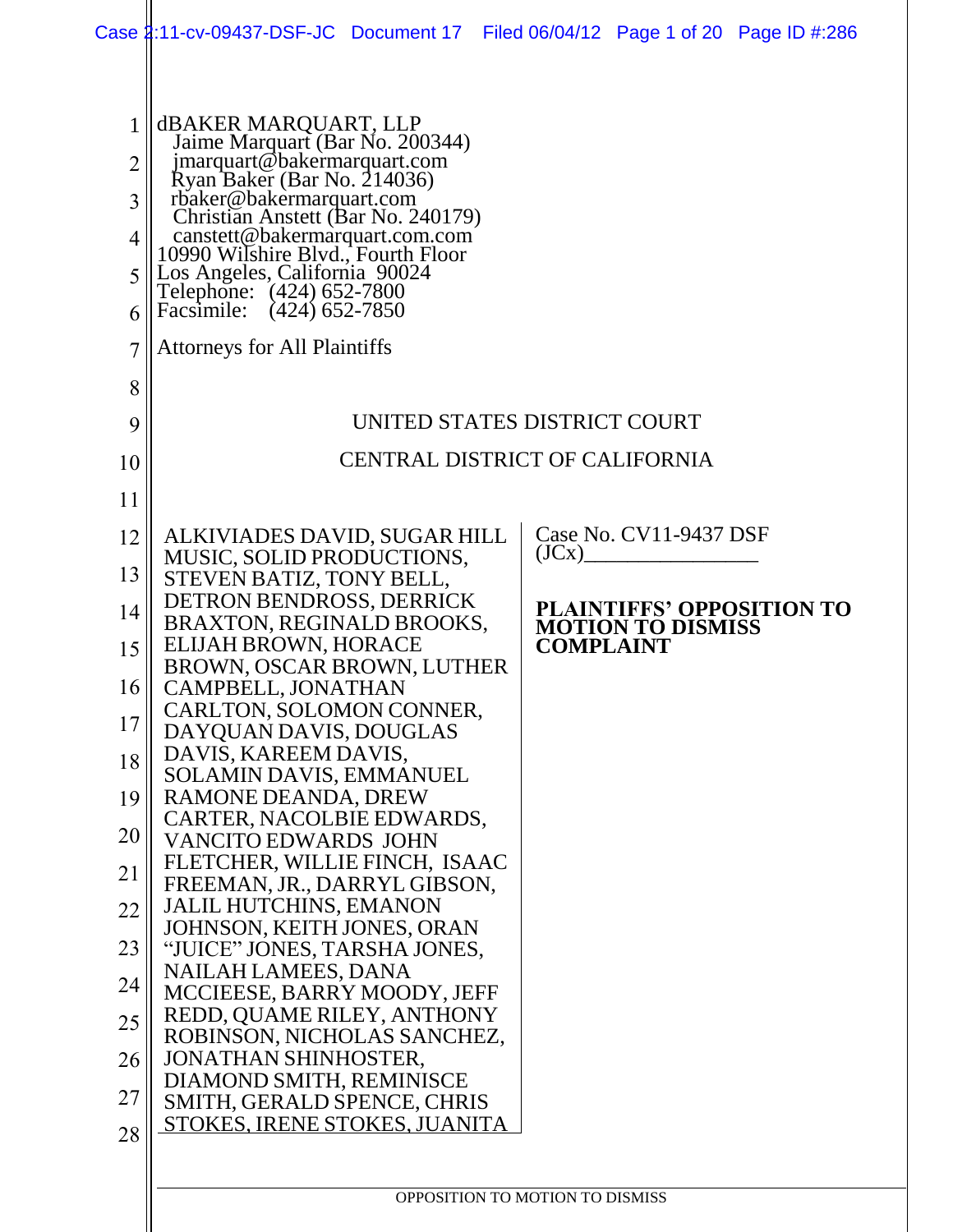|                | Case 2:11-cv-09437-DSF-JC Document 17 Filed 06/04/12 Page 2 of 20 Page ID #:287 |                                        |  |
|----------------|---------------------------------------------------------------------------------|----------------------------------------|--|
|                |                                                                                 |                                        |  |
| $\mathbf 1$    | STOKES, WILLIAM TENNYSON                                                        |                                        |  |
| $\overline{2}$ | AND THE TENNYSON ESTATE,<br>CARL THOMAS, JEFF THOMKINS,                         |                                        |  |
| 3              | RONDELL TURNER, RICKY<br>WALTERS, KEVIN WILLIAMS,                               |                                        |  |
| 4              | YOLANDA WHITAKE, JOSEPH<br>WILLIAMS, RAHEEM WILLIAMS,                           |                                        |  |
| 5              | CASE WOODWARD, ATTRELL                                                          |                                        |  |
| 6              | AND JARRETT CORDES,<br>MITCHELL GRAHAM                                          |                                        |  |
| 7              | Plaintiffs,                                                                     |                                        |  |
| 8              | VS.                                                                             |                                        |  |
| 9              | CBS INTERACTIVE INC., CNET                                                      |                                        |  |
| 10             | NETWORKS, INC.                                                                  |                                        |  |
| 11             | Defendants.                                                                     |                                        |  |
| 12             |                                                                                 |                                        |  |
| 13             |                                                                                 |                                        |  |
| 14             |                                                                                 |                                        |  |
| 15             |                                                                                 |                                        |  |
| 16             |                                                                                 |                                        |  |
| 17             |                                                                                 |                                        |  |
| 18             |                                                                                 |                                        |  |
| 19             |                                                                                 |                                        |  |
| 20             |                                                                                 |                                        |  |
| 21             |                                                                                 |                                        |  |
| $22\,$         |                                                                                 |                                        |  |
| 23             |                                                                                 |                                        |  |
| 24             |                                                                                 |                                        |  |
| $25\,$         |                                                                                 |                                        |  |
| $26\,$         |                                                                                 |                                        |  |
| $27\,$         |                                                                                 |                                        |  |
| 28             |                                                                                 |                                        |  |
|                |                                                                                 | -2-<br>OPPOSITION TO MOTION TO DISMISS |  |
|                |                                                                                 |                                        |  |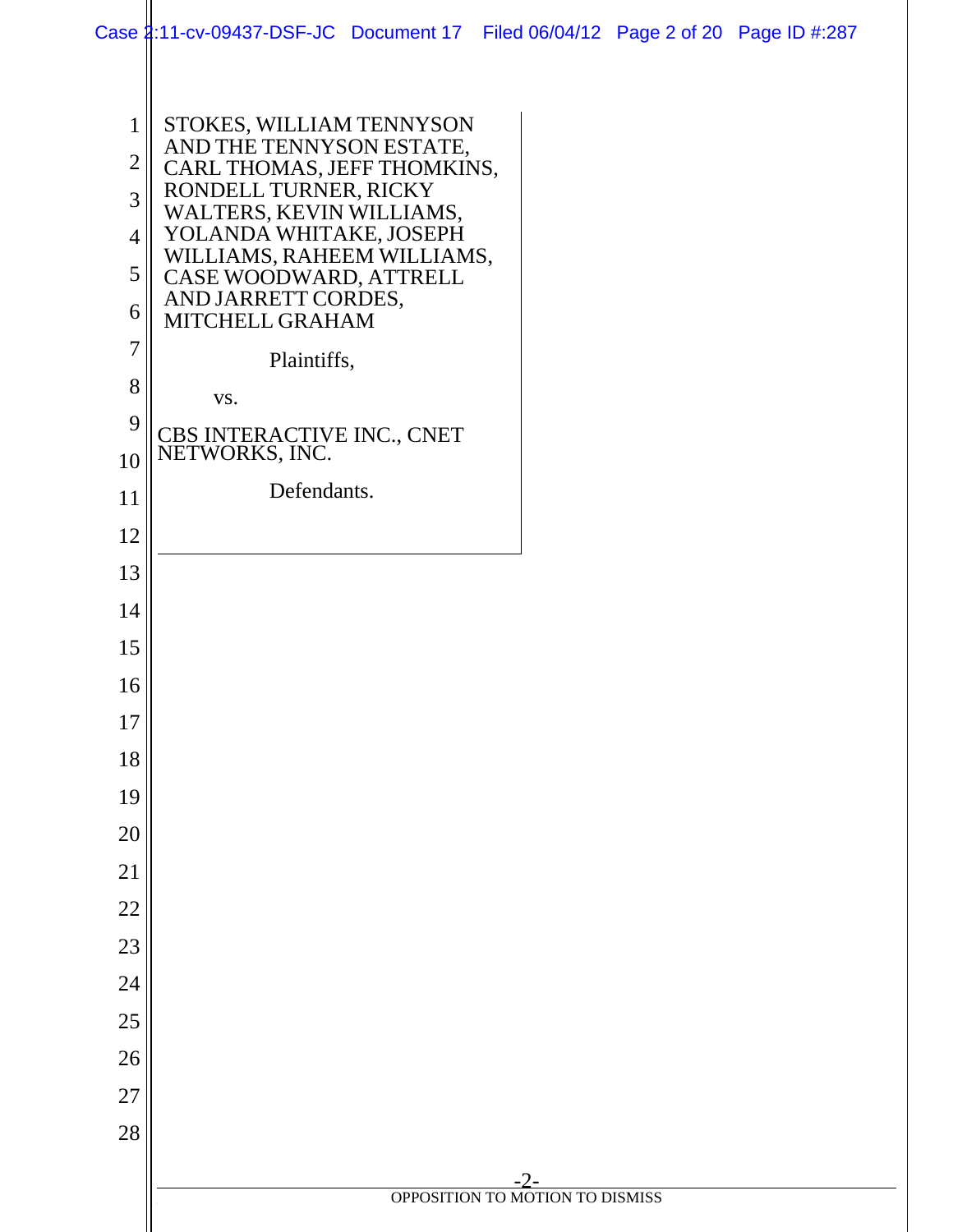1

# **INTRODUCTION**

2 3 4 5 6 7 CBS's Motion to Dismiss is, at best, a premature motion for summary judgment. The Plaintiffs' complaint alleges that CBS engaged in massive inducement of copyright infringement through its websites CNET.com and Download.com. With a calculated, decade-long business model to promote copyright infringement, CBS is doing actionable harm. At this stage, these allegations must be taken as true.

8 9 10 11 12 13 14 15 Through its websites CNET.com and Downloads.com, CBS amassed huge profits through the international distribution of *hundreds of millions* of various software programs designed to distribute stolen music and other intellectual property. Defendants induced third-parties to infringe Plaintiffs' copyrights on a massive scale. CBS not only knew that these programs were being used primarily to infringe copyrights, they actively encouraged people to use the software to steal music. It is not the content, but the *intent*, that differentiates CBS's conduct from protectable speech.

16

## **LEGAL STANDARD**

17 18 19 20 21 22 23 24 25 26 27 28 Under Federal Rule of Civil Procedure 8(a), Plaintiffs are required to provide "a short plain statement of the claim showing that the pleader is entitled to relief." FRCP 8(a). The purpose of 8(a) is just to "give the defendant fair notice of what ... the claim is and the grounds upon which it rests." *Bell Atlantic Corp. v. Twombly*, 127 S. Ct. 1955, 1964 (2007). When considering a motion to dismiss under Rule 12(b)(6), "[a]ll allegations of material fact are taken as true and construed in the light most favorable to the nonmoving party." *Daniel v. County of Santa Barbara*, 288 F.3f 375, 380 ( $9<sup>th</sup>$  Cir. 2002). In order to survive a motion to dismiss, the complaint need contain "only enough facts to state a claim for relief that is plausible on its face." *Twombly*, 127 S. St. at 1974. Dismissal under rule 12(b)(6) is proper only where there is either a "lack of a cognizable legal theory or the absence of sufficient facts alleged under a cognizable legal theory." *Baliestreri v. Pacifica* 

-3 **f** OPPOSITION TO MOTION TO DISMISS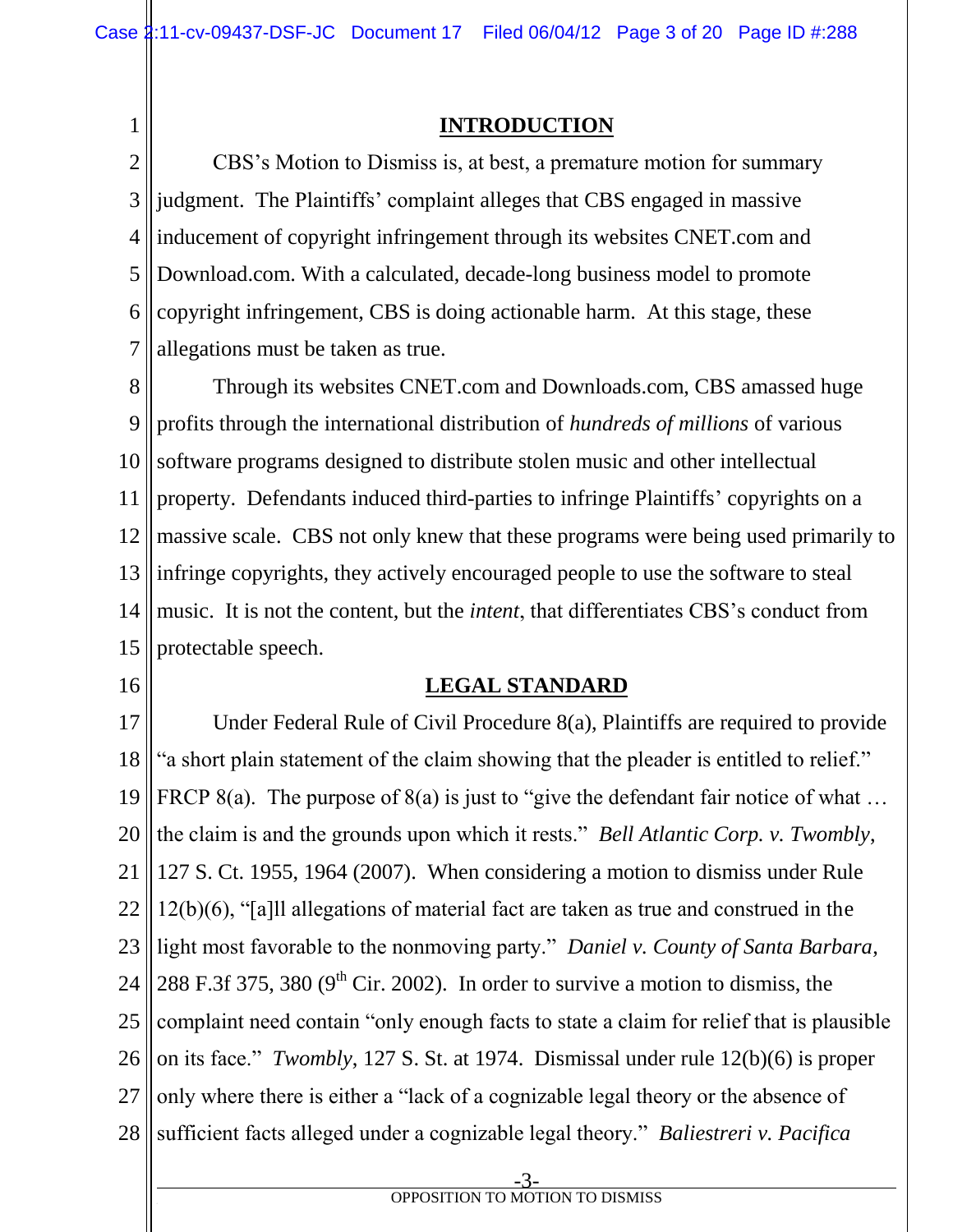1 2 3 4 5 *Police Department*, 901 F. 2d 696, 699 (9<sup>th</sup> Cir. 1988). Although the Supreme Court in *Twombly* imposed a plausibility standard, "[t]his is not an onerous burden. 'Specific facts are not necessary; the statement need only give the defendant[s] fair notice of what … the claim is and the grounds upon which it rests." *Johnson v. Riverside Healthcare System, LP, 534 F.3d 1116, 1122 (9<sup>th</sup> Cir. 2008).* 

6 7 8 9 10 11 12 13 14 15 16 17 Unless a court converts a Rule 12(b)(6) motion into a motion for summary judgment, a court cannot consider facts or material outside of the complaint. **Cite**. "The Rule 8 standard contains a powerful presumption against rejecting pleadings for failure to state a claim." *Giligan v. Jamco Development Corp.*, 108 F.3d 246, 249 ( $9<sup>th</sup>$  Cir. 1997). Thus, it is only under extraordinary circumstances that dismissal is proper under Rule 12(b)(6). *United States v. Redwood City*, 640 F.2d 963, 966 ( $9<sup>th</sup>$  Cir. 1981). In order to survive a motion to dismiss, a claim for contributory infringement/inducement, plaintiff may allege that defendant created a business model that encouraged users to commit infringement. *Disney Enterprises, Inc. v. Hotfile Corp.*¸798 F.Supp.2d 1303, 1310 (S.D. Fla. 2011) (claim properly plead where defendant understood that a consequence of its business model encouraged users to infringe copyright).

18

## **A. Plaintiffs Have Pleaded a Claim for Inducement of Infringement**

19 20 21 22 23 24 25 26 27 28 In an opinion by Justice Souter, the United States Supreme Court held that "one who distributes a device with the object of promoting its use to infringe copyright, as shown by clear expression or other affirmative steps taken to foster infringement, is liable for the resulting acts of infringement by third parties." *Metro-Goldwyn-Mayer Studios v. Grokster*, 545 U.S. 913, 125 S. Ct. 2764 (2005) ("*Grokster*"). The Court further explained that, while "mere knowledge" of potential or actual infringing uses would not be sufficient to subject a distributor to liability, nor would ordinary acts incident to product distribution such as offering customers technical support or product updates. Rather, "the inducement rule, instead, premises liability on purposeful, culpable expression and conduct, and thus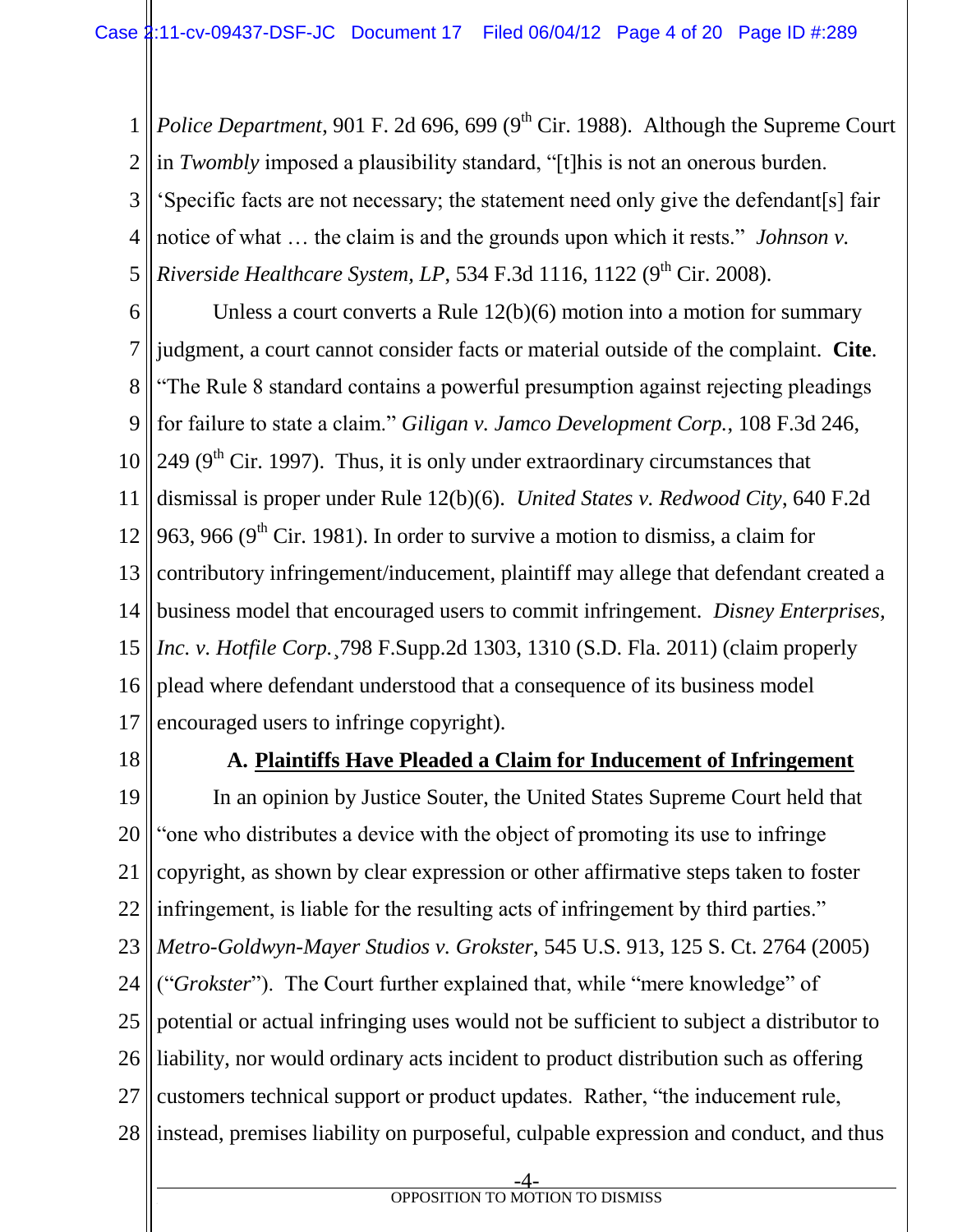1 2 3 4 5 6 7 8 9 10 does nothing to compromise legitimate commerce or discourage innovation having a lawful purpose." Id. At 937. Under the doctrine of inducement liability, the distribution of a product "can itself give rise to liability where evidence shows that the distributor intended and encouraged the product to be used to infringe. In such a case, the culpable act is not merely the encouragement of infringement but also the distribution of the tool intended for infringing use." *Grokster* at 940 n. 13; Fung at \*10. Notably absent from the Supreme Court's formulation of the standard (and any subsequent courts') is any requirement that the product distributor also have manufactured, owned or designed the product. Nor is there any requirement that the defendant induce or encourage *specific* customers to infringe *specific* copyrights.

11 12 13 14 15 16 17 18 19 20 21 22 23 24 25 26 The unlawful objective to promote infringement can be shown by a number of means. "The classic instance of inducement is by advertisement or solicitation that broadcasts a message designed to stimulate others to commit violations." Id. At 937; see also Fung at \*10. In *Grokster*, the Supreme Court focused on three different facts from which a reasonable factfinder could infer the intent to foster infringement: 1) the defendant's own communications and advertising designs evinced an intent to target Napster users, a community well-known for infringement; 2) defendants' business model depended on high-volume use of software which was overwhelmingly infringing; and 3) Defendants' failure to design filtering tools. These facts supported an inference of defendants' unlawful objective. On remand, the District Court considered other facts in finding defendants' intent to induce infringement, including "the staggering scale of infringement" occurring through the software products; technical assistance provided by defendants to users for the playback of copyrighted content, and affirmative steps taken by defendants to assure that their products would be capable of infringing use. *Metro-Goldwyn-Mayer Studios v. Grokster*, *Ltd*. 454 F.Supp. 2d 966, 985-92 ("*Grokster IV*").

27 28 The *Fung* case further elaborated the kind of factual evidence that supported a finding of the "classic instance of inducement," statements that "broadcast a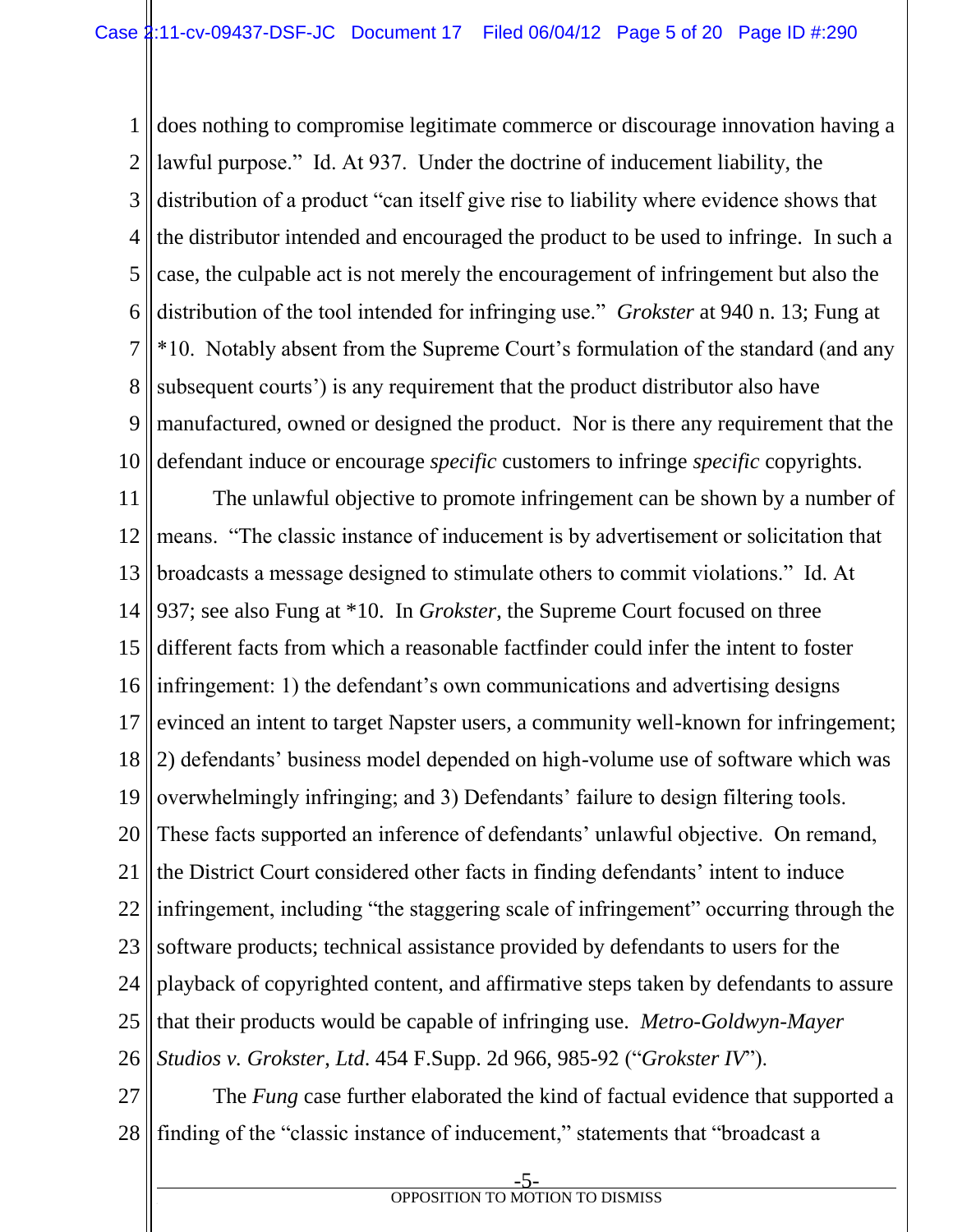1 2 3 4 5 6 7 8 9 10 11 12 13 14 15 16 17 18 19 message designed to stimulate others to commit violations." *Groskter III* at 938, *Fung* at \* 12. In Fung, the Defendant posted messages on his website urging website users to "try" PeerGuardian, a software program that can be used to frustrate copyright enforcement against file sharers. Evidence also existed that *Fung* Defendants "promoted their users' infringing activities by consciously fostering a community that encouraged-indeed celebrated, copyright infringement." The defendant in Fung also "engaged in a broad campaign of encouraging copyright infringement" by simply making personal statements on his websites and in interviews that copyright infringement "may not necessarily be stealing" and that the community of infringers were thieves, but their theft was justified because they were not stealing directly from artists. Fung's personal statements "provide probative evidence regarding Fung's intent in creating … websites *to aid other's infringement*." \*12. Finally, Fung provided a wide range of practical advice instructing website users on how to infringe copyrights electronically, by for example providing assistance to users for playing copyrighted films extracted from his website; providing links to possible search queries that would enable users to find certain copyrighted works; linking to websites that would allow users to burn DVDs of copyrighted works; and providing technical advice on using bittorrent software. *Fung* at \*5.

20 21 22 Here, Plaintiffs' complaint abounds with detailed factual allegations regarding both CBS's distribution of software designed to promote infringement and CBS's intent to induce infringement. Among other things, Plaintiffs have alleged:

- 23 24 25 26 • CBS's distribution of more than 220 million copies (over 95% of all downloaded copies of the program) of the file-sharing software Limewire recently effectively shut down by Court Order (Complaint ¶ 9);
- 27 28 CBS's distribution of over a hundred million BitTorrent software programs that CBS knew were specifically designed for and marketed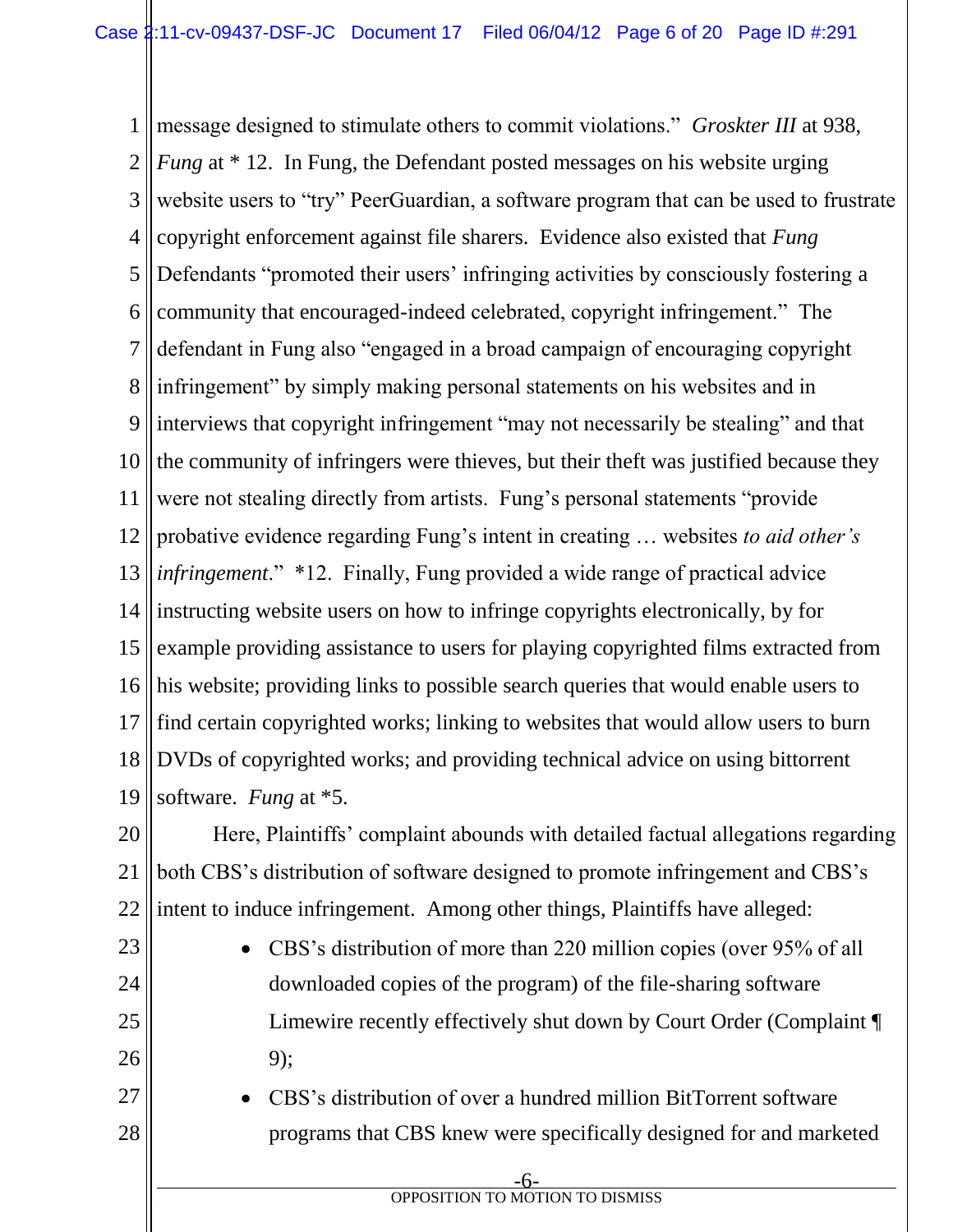| $\mathbf{1}$   | toward illegal file-sharing of copyrighted music (Complaint ¶ 100-                                                                                                                                                              |  |  |  |  |
|----------------|---------------------------------------------------------------------------------------------------------------------------------------------------------------------------------------------------------------------------------|--|--|--|--|
| $\overline{2}$ | 104);                                                                                                                                                                                                                           |  |  |  |  |
| 3              | CBS's communications and marketing efforts designed to target<br>$\bullet$                                                                                                                                                      |  |  |  |  |
| $\overline{4}$ | members of the illegal file-sharing community to promote new                                                                                                                                                                    |  |  |  |  |
| 5              | software tools designed to infringe copyrights available for download                                                                                                                                                           |  |  |  |  |
| 6              | on its website (Complaint $\P$ 10, 12)                                                                                                                                                                                          |  |  |  |  |
| 7              | CBS's offering advice, tutorials and recommendations regarding the<br>$\bullet$                                                                                                                                                 |  |  |  |  |
| 8              | most efficacious software tools to use for infringement, as well as                                                                                                                                                             |  |  |  |  |
| 9              | explicit and implicit exhortations to users to use the file-sharing                                                                                                                                                             |  |  |  |  |
| 10             | software distributed by CBS for illegal file-sharing; (Complaint ¶                                                                                                                                                              |  |  |  |  |
| 11             | $121 - 149$ ;                                                                                                                                                                                                                   |  |  |  |  |
| 12             | The business model of CBS's websites depended on the high volume<br>$\bullet$                                                                                                                                                   |  |  |  |  |
| 13             | distribution of file-sharing software to generate substantial revenues by,                                                                                                                                                      |  |  |  |  |
| 14             | among other things, generating fees from file-sharing software                                                                                                                                                                  |  |  |  |  |
| 15             | publishers for listings, advertising revenue from file-sharing software                                                                                                                                                         |  |  |  |  |
| 16             | publishers, advertisement revenue from non-file-sharing software                                                                                                                                                                |  |  |  |  |
| 17             | publishers (thereby monetizing the traffic on CBS's website created by                                                                                                                                                          |  |  |  |  |
| 18             | its hosting of file-sharing software), and CBS's "Pay Per Download"                                                                                                                                                             |  |  |  |  |
| 19             | program <sup>1</sup> ; (Complaint $\P$ 12-13; 105-119);                                                                                                                                                                         |  |  |  |  |
| 20             |                                                                                                                                                                                                                                 |  |  |  |  |
| 21             |                                                                                                                                                                                                                                 |  |  |  |  |
| 22             |                                                                                                                                                                                                                                 |  |  |  |  |
| 23             | In a footnote, CBS argues that Plaintiffs allegations in ¶ 110 that CBS<br>financially benefited from a "pay per download" program that Plaintiffs'                                                                             |  |  |  |  |
| 24             | 'speculative allegation" is "simply wrong." Of course, there is nothing improper                                                                                                                                                |  |  |  |  |
| 25             | about allegations made on information and belief (and Defendants do not suggest<br>that Plaintiffs did not have a good faith basis for making such an allegation and,                                                           |  |  |  |  |
| 26             | more importantly, despite have repeatedly made assertions like this has never<br>offered to supply any kind of evidence supporting their blanket claim – Plaintiffs<br>intend and will seek this information during discovery). |  |  |  |  |
| 27             |                                                                                                                                                                                                                                 |  |  |  |  |
| 28             |                                                                                                                                                                                                                                 |  |  |  |  |
|                |                                                                                                                                                                                                                                 |  |  |  |  |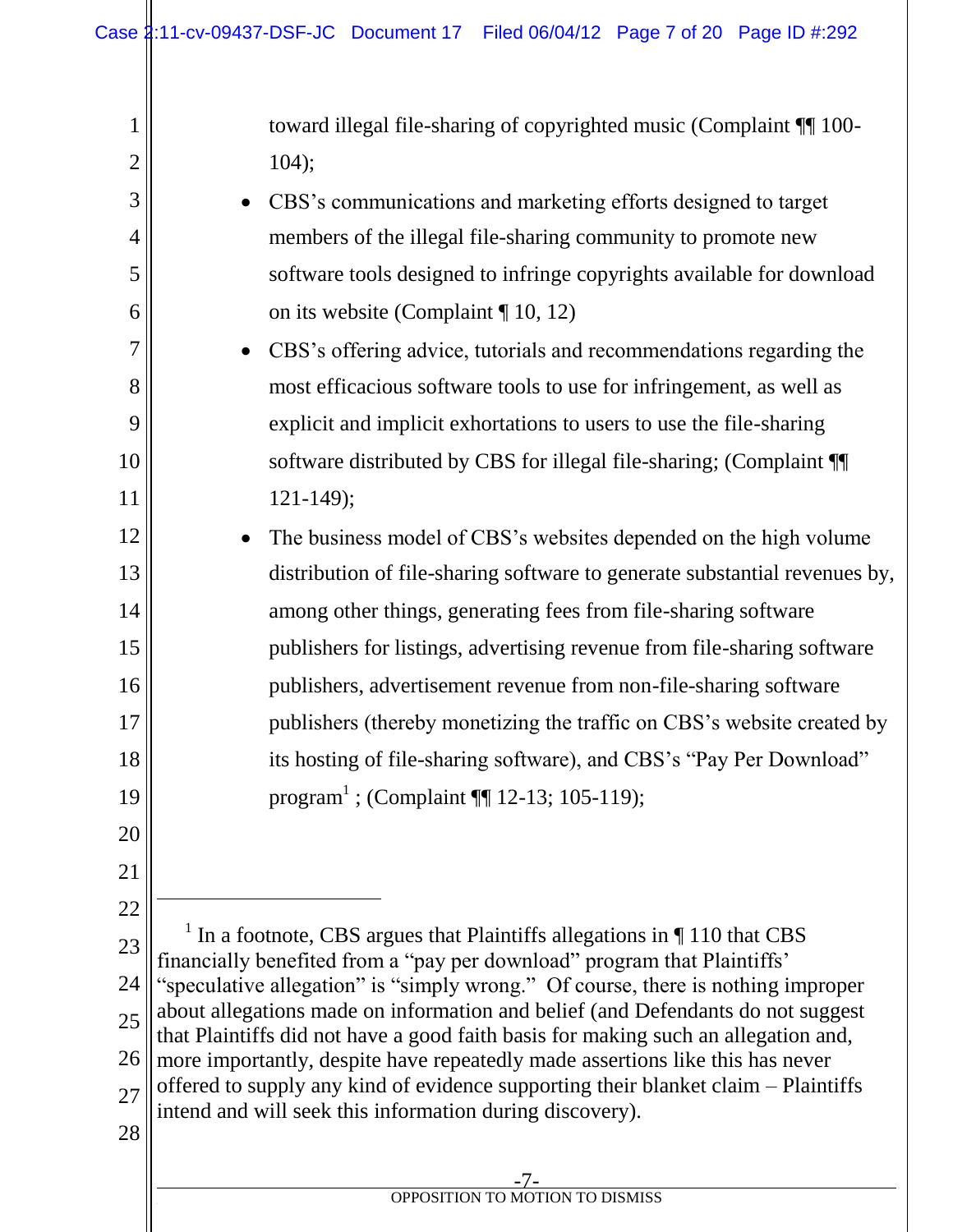- CBS's distribution of file-sharing software incorporating design features that facilitated infringement and defeat efforts of copyright holders to enforce their rights; (Complaint  $\P$  2, 102-103);
- CBS's knowledge of the staggering scale of the infringement it induced (Complaint 103).

# 1. **CBS's "Substantive Requirements" Of Inducement Liability Have no Basis In Law and No Policy Justification**

8 9 10 11 12 13 14 15 Defendants have simply invented out of whole cloth several novel and absurd-on-their face "requirements" for an inducement of infringement claim.<sup>2</sup> As discussed above, these requirements are contrary to the clear, unambiguous elements of inducement liability articulated in *Grokster* and *Fung* – Grokster requires that plaintiffs plead that defendants distributed a device with the object of promoting its use to infringe copyright, as shown by clear expression or "other affirmative steps" taken to foster infringement. Plaintiffs have so pleaded. In attempt to manufacture a new standard for inducement liability, defendants misrepresent and mis-read cases.

16

1

2

3

4

5

6

7

17

# **a. Plaintiffs' Cite the Wrong Standard For Inducement Liability**

18 19 20 21 22 23 24 Although their argument is vague and somewhat hard to follow, CBS apparently argues that the Complaint fails to state a claim for inducement because: 1) CBS neither invented nor owned the file-sharing software it distributed and promoted for purposes of infringement; and 2) CBS did not know that Plaintiffs' specific songs were being infringed on the P2P networks accessed and created by the software CBS distributed. As discussed above, these are simply not elements of an inducement claim as is obvious from the very cases cited by CBS.

25

l

28

<sup>26</sup> 27  $2^2$  Defendants are no doubt aware of how thin and intellectually dishonest their arguments with respect to inducement liability are, and chose to bury the argument near the end of their 25-page brief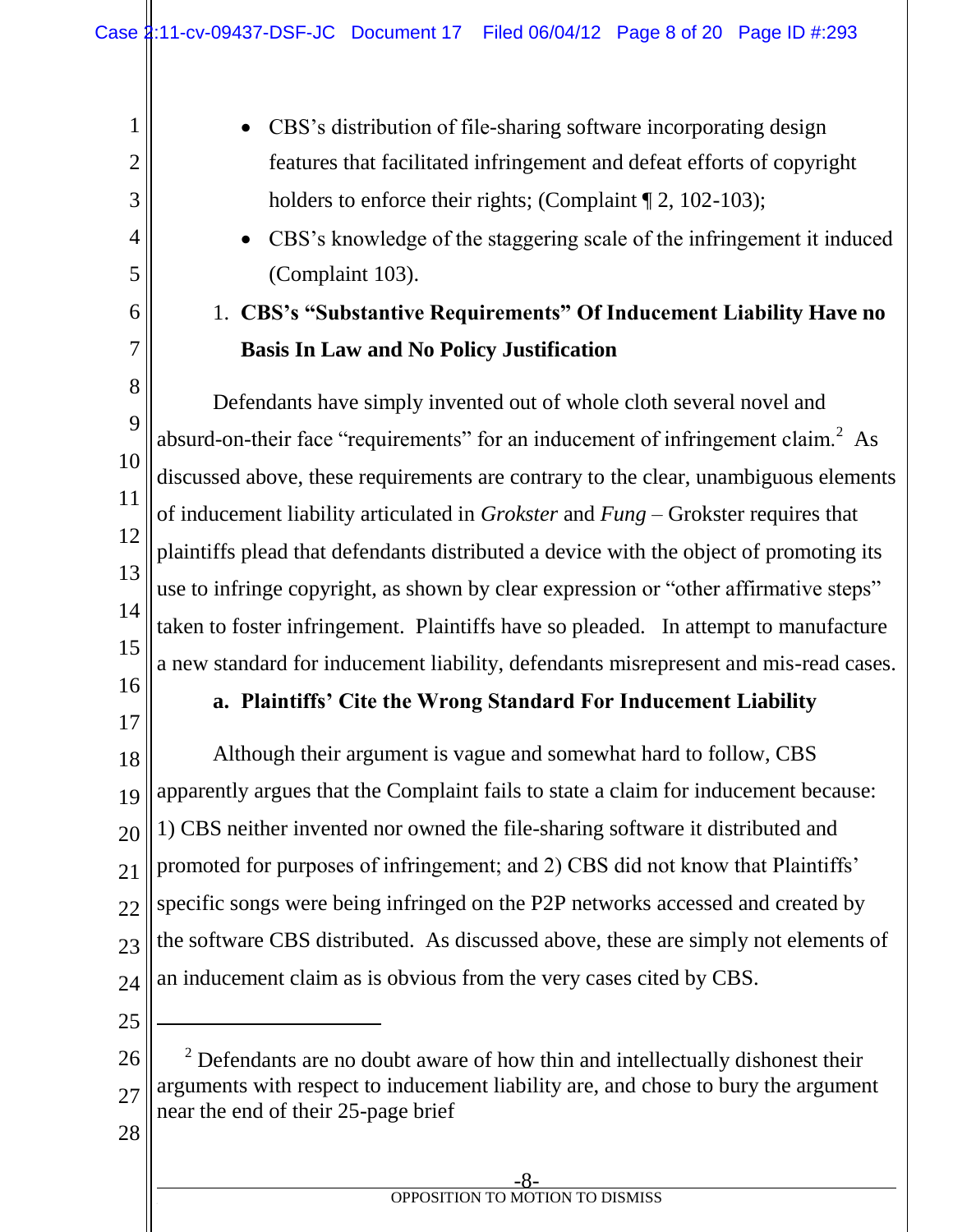1 2 3 4 5 6 7 8 9 10 11 12 13 14 15 16 17 18 19 20 21 22 23 24 CBS files to cite a single case holding that a party must have owned or designed a product it distributed and promoted for purposes of infringement in order to be secondarily liable for the infringement accomplished through use of that product. The *Perfect 10-Amazon* case cited by CBS does not so hold – the portion of that opinion excerpted in CBS' brief (Google not held liable because it had not "promoted *the use of its search engine* specifically to infringe copyrights") was italicized and emphasized by CBS, not the  $9<sup>th</sup>$  Circuit. As CBS well knows, the issue of whether a party could be liable for distribution of a product designed or owned by another party was not before the  $9<sup>th</sup>$  Circuit. Rather, in that case, the entity distributing the product also happened to own the product: Google's own search engine was the product alleged to be used for infringement. For that reason, *Perfect 10* is not an "announcement" or elaboration of the substantive requirements of inducement liability. Rather, the  $9<sup>th</sup>$  Circuit merely held that plaintiffs had failed to allege that Google induced infringement at all. *Ludvarts, LLC* is exactly the same – the Court simply found that plaintiffs' failed to allege any evidence of intent to induce infringement ("Here, however, Plaintiffs have not alleged that Defendants' networks was designed with the "object of promoting" infringement of Plaintiffs' copyright; nor have Plaintiffs alleged a "clear expression," "other affirmative steps," or "specific acts" taken by Defendants that actively encourage or induce infringement. *Id.* at 546, 942. Plaintiffs have also not alleged that Defendants undertook "any substantial promotional or advertising efforts to encourage [infringing activity]"). At  $*$  3. That case clearly does not stand for the proposition CBS wishes it did, and does not hold restrict inducement liability to the owners or designers of a product.

25 26 27 28 CBS's characterization of inducement liability cannot account for the result in *Fung*. In *Fung*, the Defendant neither owned nor designed the software used to carry out the infringement. Rather, Fung's sites allowed users to search and download various "torrent" files of copyrighted works. Importantly, these torrent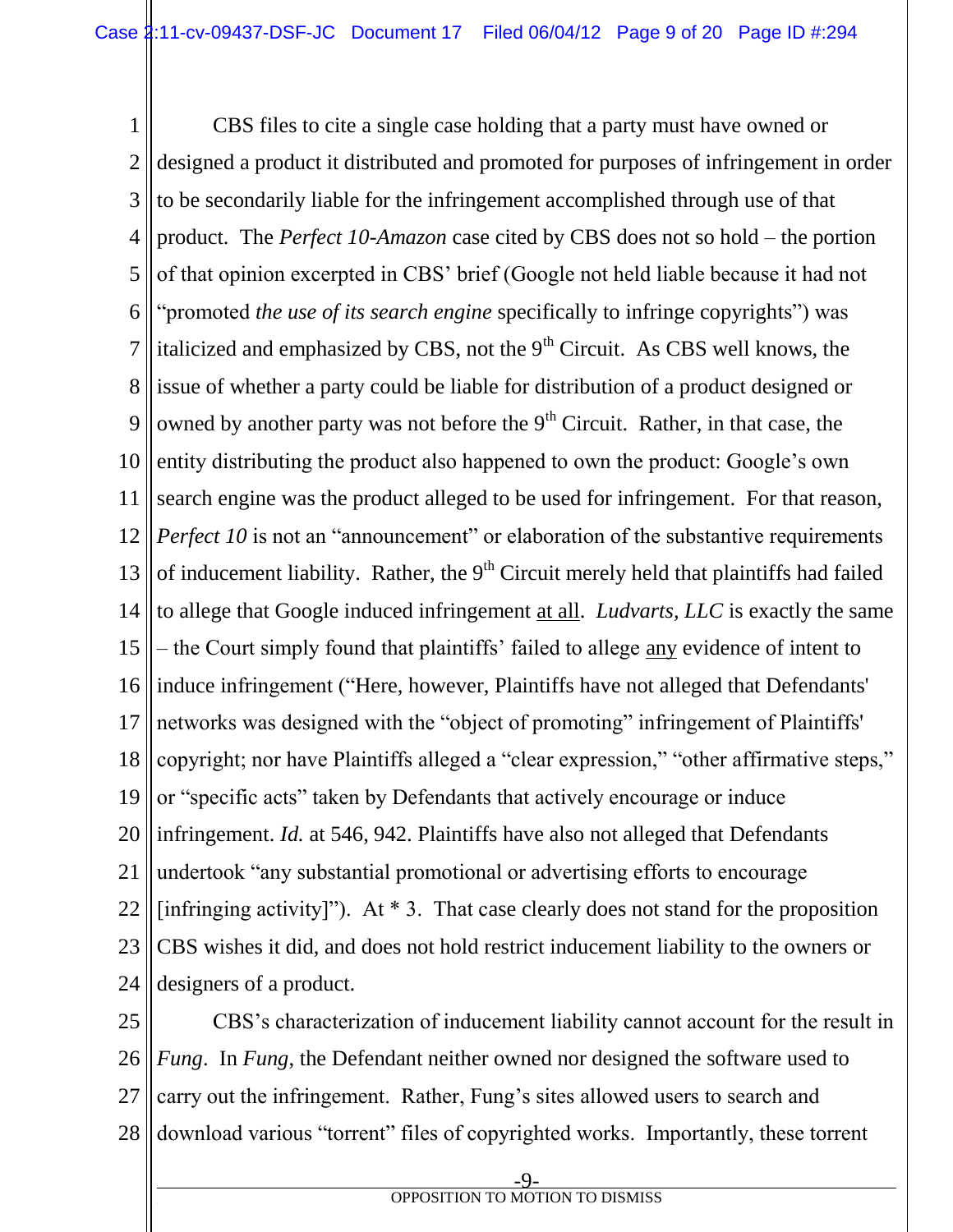1 2 3 4 5 6 7 8 9 10 11 12 files did not themselves contain the actual copyrighted content searched for. *Fung* at \*2. Nor could the torrent files by themselves download the copyrighted content. Rather, the torrent files allowed a type BitTorrent software client to download the copyrighted content from a network based on information embedded in the torrent file. The torrent files at issue were "open source" coded and not *owned* by anyone let alone by Fung. There was no allegation that the *Fung* defendant created (or even distributed) the BitTorrent software, nor did he even create the torrent files themselves. Rather, the Defendants' websites "collect[ed], receive[d], index[ed] and made available" torrent trackers. The District Court, however, *granted summary judgment* on Plaintiffs' inducement claim, because defendant had distributed tools (torrent files) used for infringement while promoting and facilitating copyright infringement.

13 14 15 16 17 18 19 20 CBS does not even try to suggest any kind of policy reason that might support allowing a company to massively distribute P2P software it knows is used to infringe copyright on a equally massive scale and then promote and encourage the use of that software for infringement without fear of secondary liability for inducement. Indeed, there could be no conceivable legitimate commercial objective for such activity – and that the entity did not design or own the software it distributed to millions around the globe does not somehow mysteriously legitimize the distribution and inducement.

21 22 23 24 25 26 27 28 It is not the case that a defendant know of the specific songs infringed on a P2P network in order to be secondarily liable for the infringement of that song. In *Grokster*, the Supreme Court expressly found that a generalized knowledge that a P2P program was used primarily to download massive numbers of copyrighted files sufficed for an inducement claim: "it is uncontested that [Grokster and Streamcast] are aware that users employ their software primarily to download copyrighted files, even if the decentralized networks fail to reveal which files are being copied, and when." 545 U.S. 922. Further, Defendants' fictional requirement makes no sense in

-10 **f OPPOSITION TO MOTION TO DISMISS**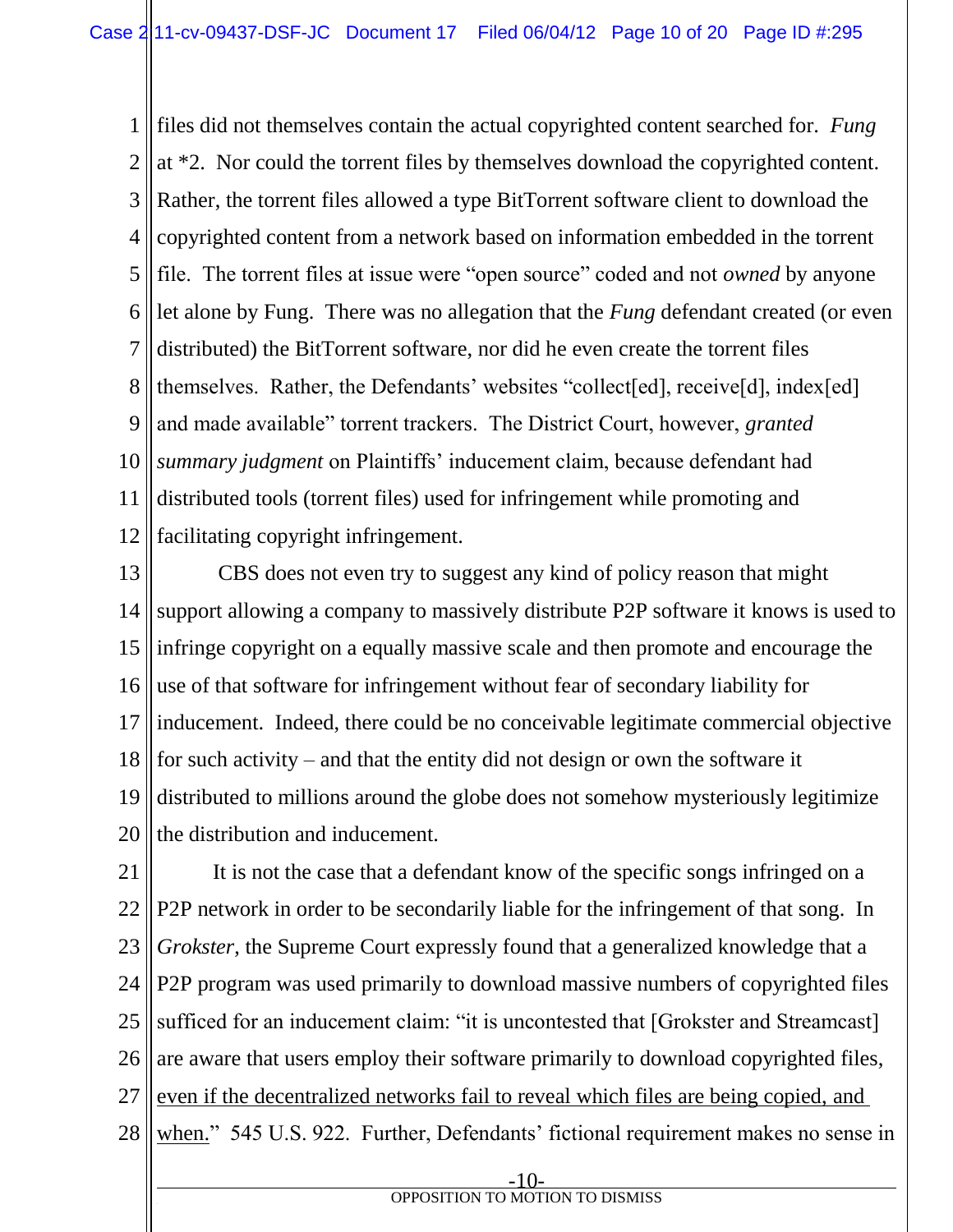1 2 3 4 5 6 7 8 9 10 11 12 13 14 15 16 17 18 19 20 21 22 23 24 the context of inducement liability: inducement liability is not premised on inducing a particular customer to infringe a particular copyright. Rather, inducement liability "goes beyond that" and holds that the distribution of a product itself can give rise to liability where the distributor intended and encouraged the product distributed to be used to infringe. *Columbia Pictures, Inc.*, 2009 WL 6355911 at \*10 fn 19 (citing *Grokster*, 545 U.S. at 940 n. 13). The complaint is replete with allegations that Defendants were aware of massive infringement taking place through the software they distributed and encouraged and promoted to be used for purposes of infringement. See, e.g., Complaint  $\P\P$  1-3, 5, 7, 8. CBS' improper "specific knowledge" requirement makes no sense in the context of the real inducement standard: it would be strange to require an entity designing or distributing software designed primarily to infringe copyrights to have specific knowledge that a particular plaintiffs' copyrights were among the millions of copyrights being infringed by this software in order for liability to attach. If that were the case, the kind of decentralized network design employed by BitTorrent and other P2P platforms that effectively blinded software designers and distributors to the specific files being shared on P2P networks would fully insulate such designers and distributors from inducement liability. As *Grokster* makes clear, such is not the law. **b. Plaintiffs have alleged Purposeful Expression and Conduct** Although a finding of contributory infringement requires that a defendant have knowledge of infringement, "the defendant need only have known of the direct infringer's activities, and need not have reached the legal conclusion that those

25 26 activities infringed a copyrighted work." *Jalbert v. Grautski*, 554 F. Supp. 2d 57, 68 (D. Mass. 2008) (quoting Paul Goldstein, Goldstein on Copyright § 8.1).

27

28

CBS also claims that Plaintiffs have not alleged the "requisite malicious intent necessary

-11 **f OPPOSITION TO MOTION TO DISMISS**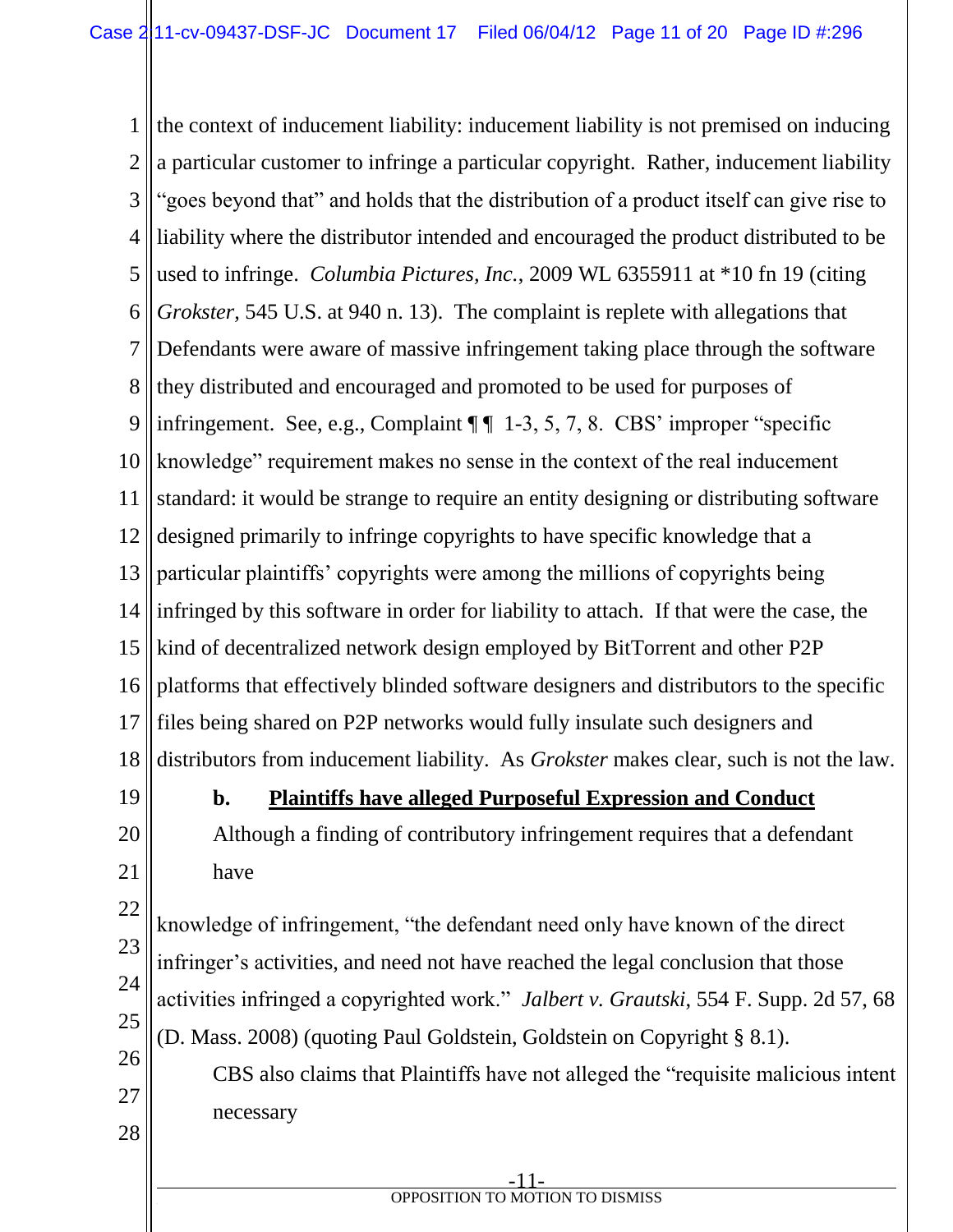1 2 3 4 5 6 to render Defendants liable for the unlawful acts of users of P2P software." There is no "malicious intent" requirement for inducement liability, and, as discussed above, Plaintiffs have properly plead all required elements of an inducement claim. Again, CBS argues here by inventing substantive legal requirements not found in case law and emphasizing irrelevant (from legal and policy perspective) factual differences between it and the defendants in *Grokster* and *Perfect 10*.

7 8 9 10 11 12 13 14 15 16 17 18 19 20 21 CBS again claims that there is a legal requirement that Defendants must promote their "own" service or product in order for liability to attach and claim this is a "fatal" defect in the Complaint. CBS cites no case so-holding. CBS also claims that its websites are "advertising-supported information and location tools" like Google and the Amazon "product search engine" in the *Perfect 10-Amazon* case. CBS's linguistic contortions strain credulity – one of the CBS websites at issue here is named **Downloads.com**, and, as the name implies, was and is a massive distributor of software on the Internet and decidedly not a mere "product search tool." Users can (and do) download software *directly from* CBS websites or via a button labeled "DOWNLOAD NOW" linking users directly to websites to download P2P clients designed for infringing purposes. Plaintiffs have allegedly that Defendants own websites were "intended for infringement" – the sites were indented to distribute millions of copies of infringement tools and also broadcast encouragement for their infringing uses. The principal object of CBS' scheme as alleged in the Complaint was to foster infringement.

22 23 24 25 26 27 28 CBS also implausibly argues that the Complaint does not allege knowledge of infringement, because P2P services prior to *Grokster* had not been "prohibited" or held liable for secondary infringement and none of the P2P software currently available on CBS websites has been definitively adjudicated as infringing. CBS's position seems to be that it cannot be liable for inducing infringement absent a court order finding a software client liable for secondary infringement. CBS cites no legal authority or policy justification for this rule and such a rule contradicts the bases for

-12-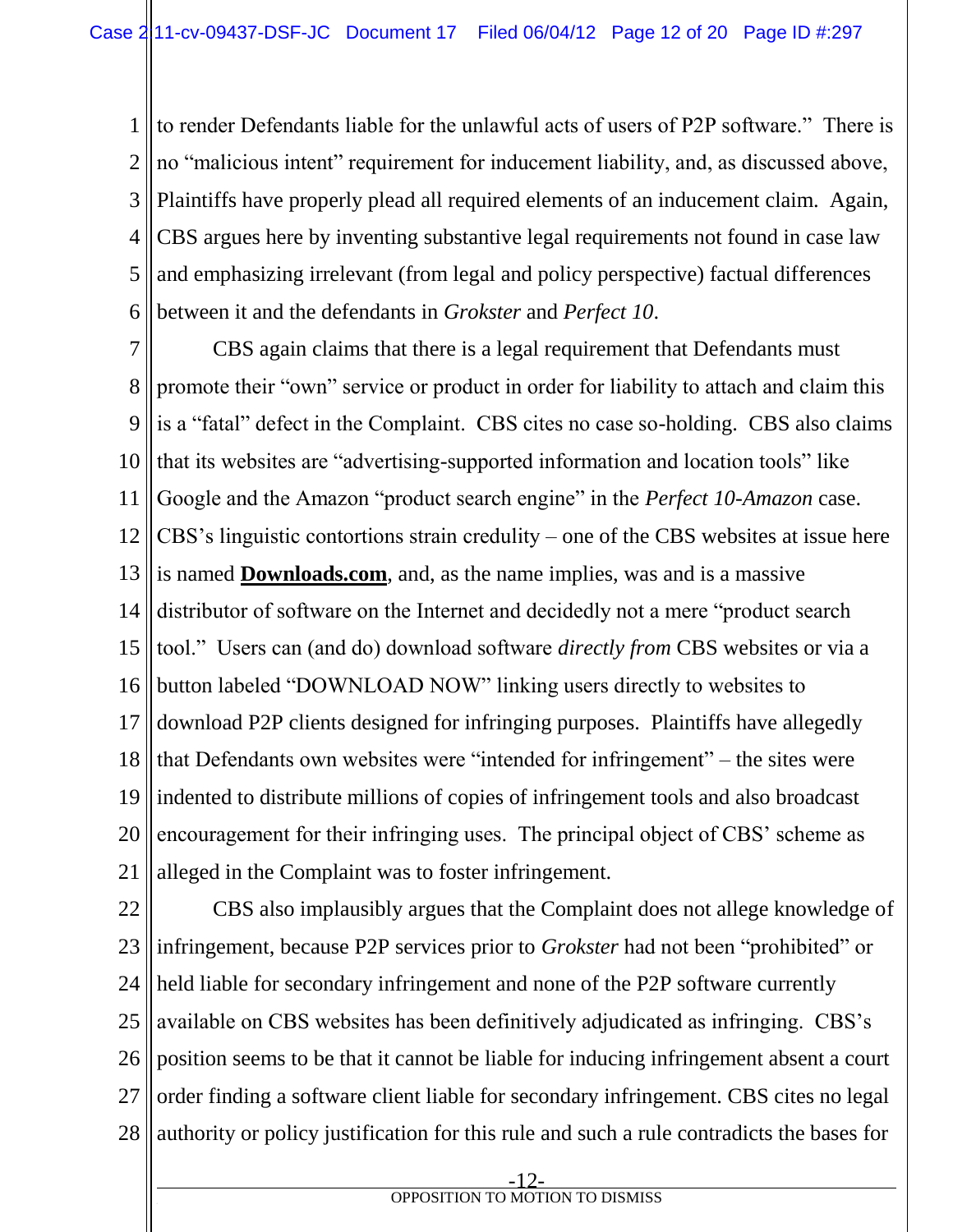1 2 3 4 5 6 7 8 9 10 11 12 13 14 15 16 17 18 19 20 21 22 inducement liability: distribution of an infringing technology and inducement. CBS also cannot seriously insist that it was unaware of the massive and illegal infringement carried out by the software it distributed. For example, in paragraph 138, the Complaint quotes from an article written by a writer for a CBS website titled "Dave's Top 9 Ways for File-Sharing Music Lovers to Break the Law." In that article, CBS ridiculed a legal notice a P2P client provided regarding copyright infringement by asking, "What the  $&\&\$\$  the area people using file sharing programs for?" CBS also cannot pretend to be unaware with the legal issues concerning P2P software and infringement (and its own parallel potential liability for the distribution of such programs). In Paragraphs 141 and 142, the Complaint describes how CBS recommended that members of the pirate community use "alternative" P2P programs after Napster's legal troubles, claiming that, due to their decentralized network architecture, these programs were "impervious to the legal attacks now threatening the free-music phenomenon." CBS recommended that users shift their illegal file-sharing activities to other programs distributed by CBS, not that users cease their illegal activities. Even after the Limewire decision, CBS continued to provide for download software functionally equivalent and based on the same source code as Limewire, and used primarily for the same infringing purposes as Limewire. Even if knowledge that a particular software program was "known to be unlawful at the time" (there is no such requirement), based on the allegations in the Complaint this would be a factual issue that could not be decided on a motion to dismiss.

- 23 **No Legitimate First Amendment Interests Are Implicated by the Complaint**
- 24 25 26 27 28 The "central premise" of the Supreme Court's decision in *Grokster III* is that "a defendant's statements can be probative of an intent to induce infringement." *Fung* at \*13; *Grokster III*, 545 U.S. 913. The defendant's statements themselves are not the activity prohibited by the doctrine of inducement liability but are just evidence of the culpable intent to induce infringement which is the underlying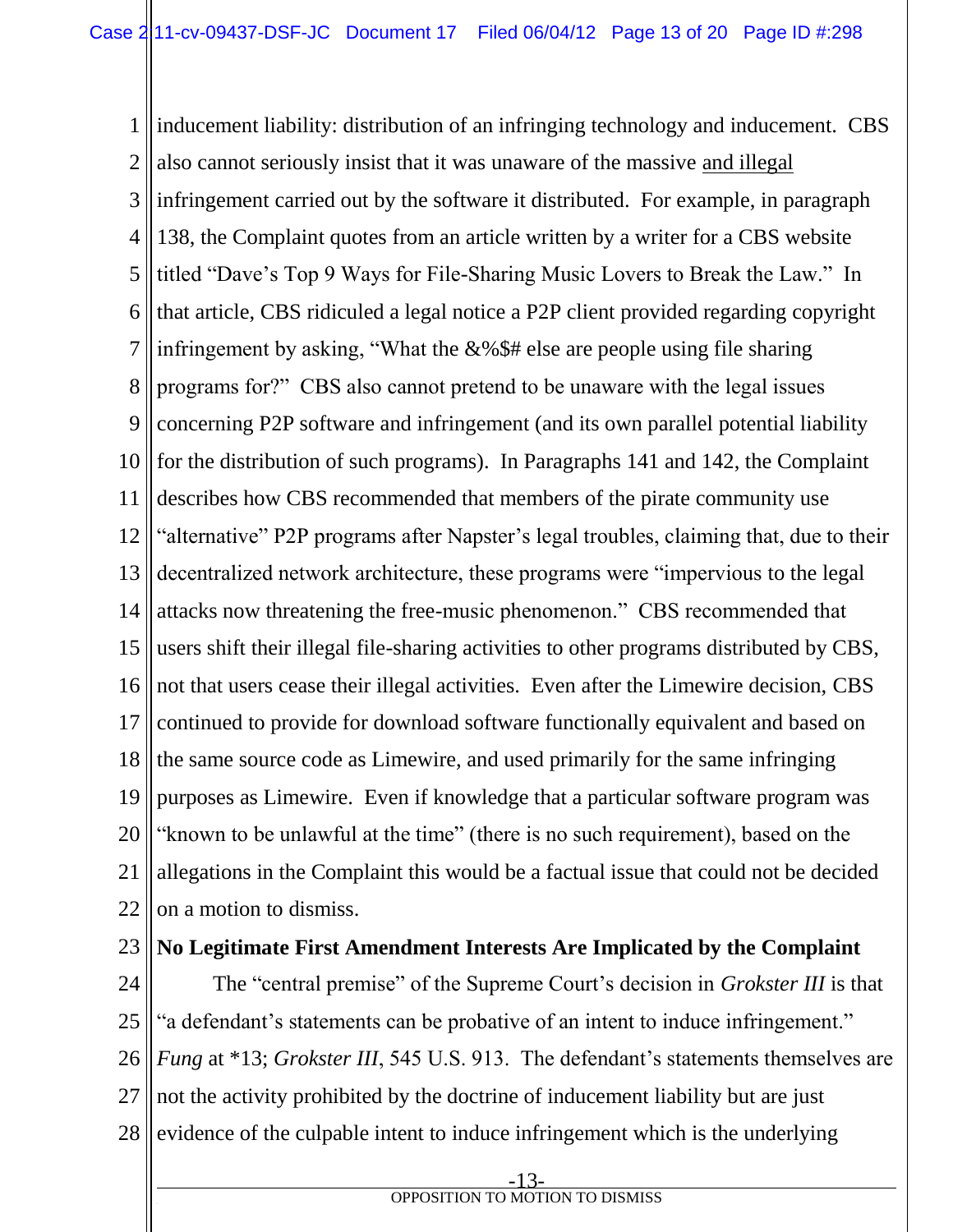wrongful act. *Id*. Such statements are not protected by the First Amendment:

The first amendment does not provide a defense to a criminal charge simply because the actor uses words to carry out his illegal purpose. Crimes … frequently involve the use of speech as part of the criminal transaction … To the extent … that [the defendant] appears to contend that he is immune from search or prosecution because he uses printed words in encouraging and counseling others in the commission of a crime, we hold expressly that the first amendment does not provide a defense as a matter of law to such conduct.

10 11 12 13 *United States v. Barnett*, 667 F.2d 835, 842 (9<sup>th</sup> Cir. 1982). Secondary copyright liability is "sensitive" to First Amendment concerns and generally regulates only *intentional* behavior. *Fung* at \*13; (citing *Grokster*, 545 U.S. at 937). Here, the present case involves *conduct* not expression.

14 15 16 17 18 19 20 21 22 23 24 CNET and download.com do provide some technology news, product reviews and publish reporting, opinions and descriptions on matters of public concern.<sup>3</sup> This lawsuit does not concern that behavior. This lawsuit concerns Defendants' distribution of infringing P2P platforms and widespread, blatant inducement of its audience to induce copyright. Plaintiffs' lawsuit in no way abrogates the culpable intent requirement imposed by the Supreme Court in *Grokster* – as described above, here the *gravamen* of Plaintiffs' allegations is Defendants' knowing distribution of P2P software and deliberate inducement, not its reporting or distribution of, say, antivirus software. The fact that Defendants engage in a number of legitimate, legal and perhaps even socially useful behaviors in addition to inducing infringement does not immunize them for liability for secondary infringement. At all times,

25

l

1

2

3

4

5

6

7

8

9

26 27 <sup>3</sup> Defendants' attempt to cast itself as a purveyor of "software location tools" is unpersuasive. Downloads.com *still* advertises itself as providing "free software downloads."

28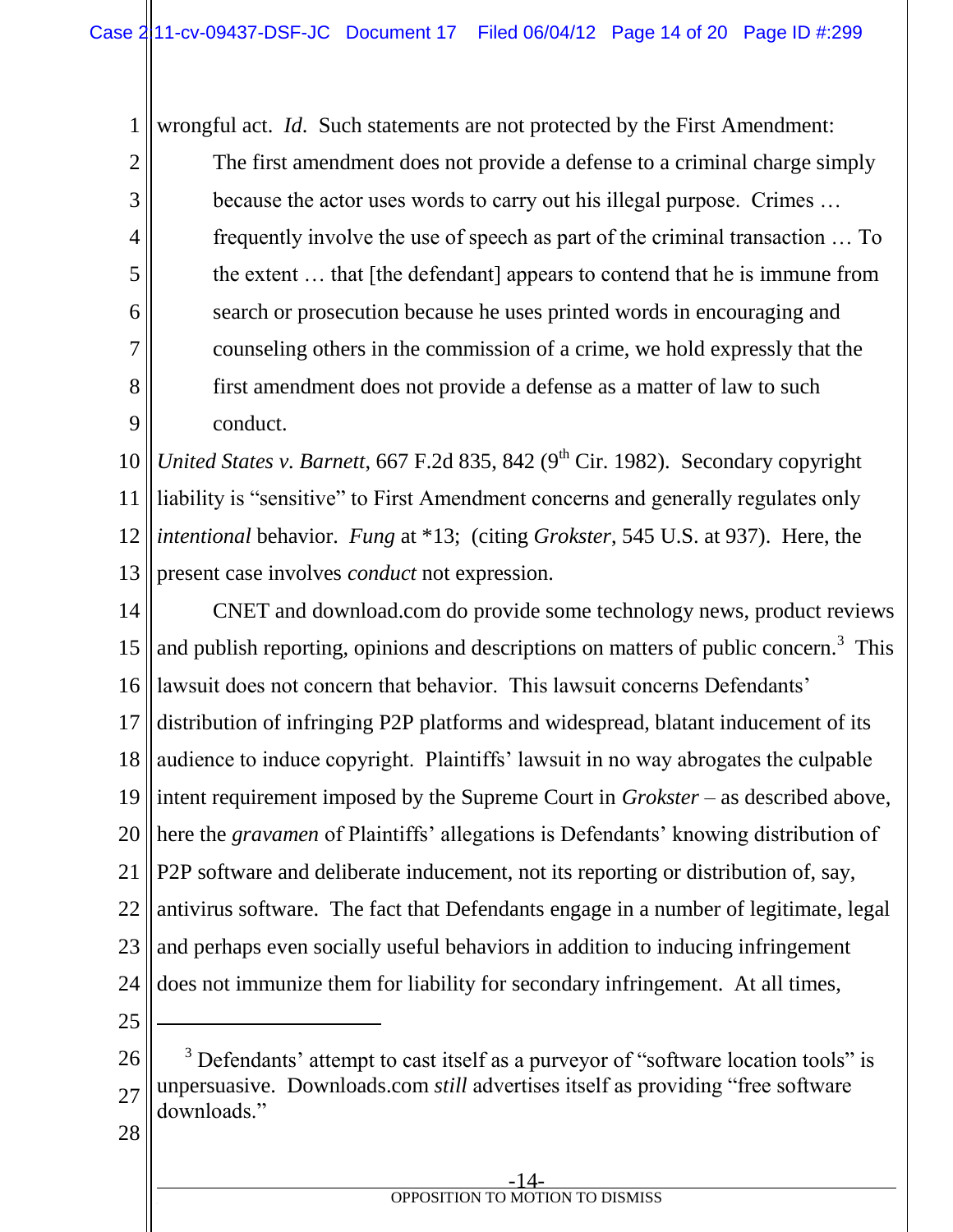1 2 3 4 5 Defendants were free to either stop distributing P2P software or at least stop advocating that this software be used to steal music. Here, there is absolutely no risk that secondary liability would thwart or even chill socially beneficial and legal activity – especially where Defendants' culpable intent to induce infringement is so readily apparent.

6 7 8 9 10 11 12 13 14 15 16 17 18 19 20 21 Defendant references other internet based companies like Facebook, Twitter and Wikipedia supported by advertising that offer "commentary, evaluation and user tips" on P2P services and claims that, under Plaintiffs theory of liability, these services would be liable for secondary infringement for "providing truthful information and links" to P2P services. Not so. Plaintiffs are not, at present, aware that these other Internet companies and services deliberately and consciously induced users to violate copyrights via P2P in the way that CNET and Downloads.com did. To the extent that other companies made statements evidencing the intent to induce infringement while distributing P2P software, Plaintiffs maintain they would then be liable for secondary infringement. CBS certainly does not identify any statements or other evidence that these other companies did anything of the sort. As discussed above, that Defendants did not know the identity of the direct infringers or the identity of the copyright owner victim also does not immunize Defendants from liability here – Defendants knew that a massive number of "unknown persons" were stealing a massive amount of music.

22 23 24 25 26 27 Completely lacking from CBS's Motion to Dismiss is any policy or other justification for allowing a website or company to actively broadcast a message designed to stimulate others to infringe copyrights. Nor does CBS explain why holding it liable for broadcasting such messages while simultaneously distributing software designed for infringement would have any negative impact on entities or services engaged in legitimate business.

#### 28 **B. Plaintiffs Have Pleaded a Cause of Action for Contributory Infringement**

-15 **f OPPOSITION TO MOTION TO DISMISS**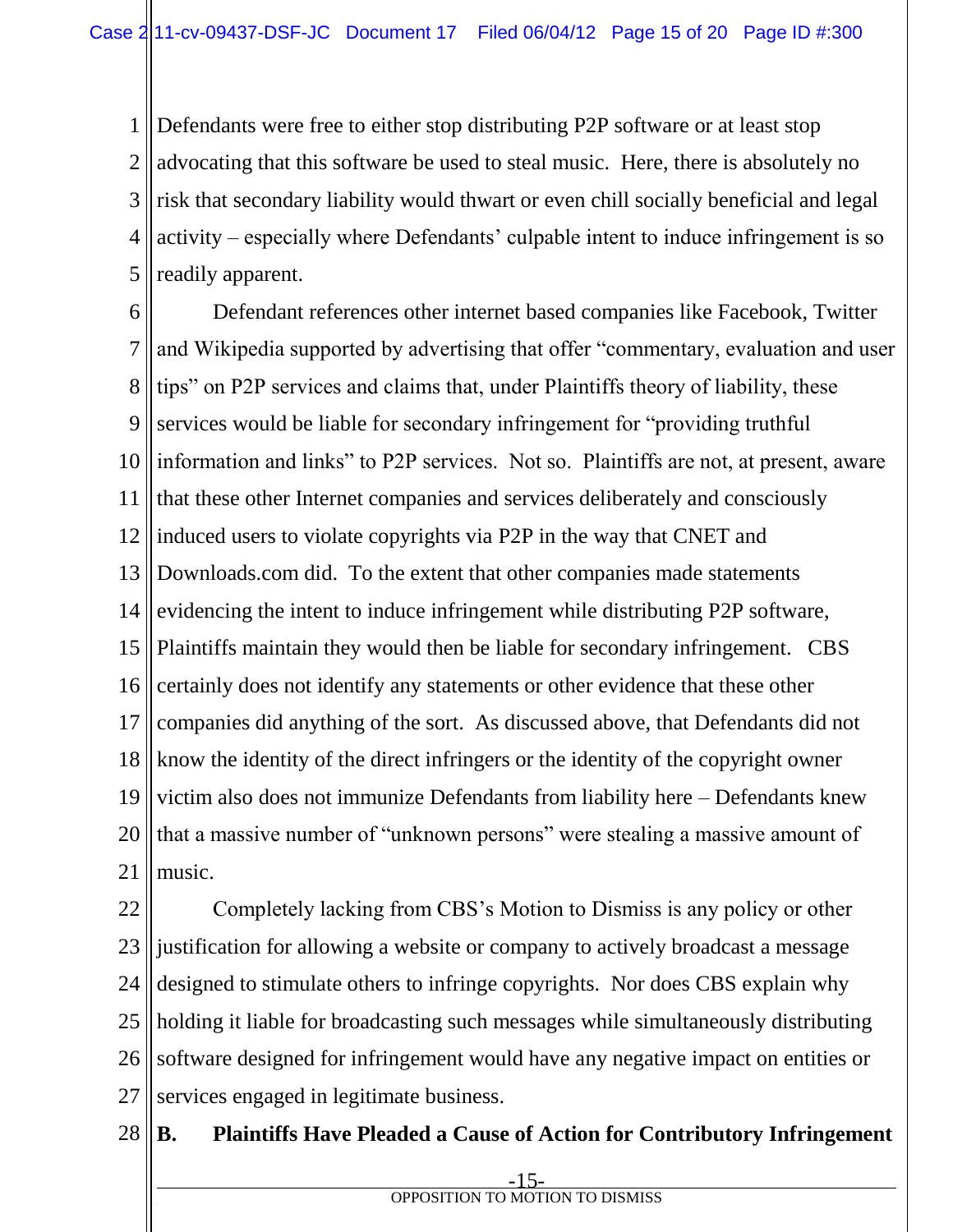# **1. Plaintiffs Have Plead Constructive Knowledge**

2 3 4 5 6 7 8 9 10 11 12 13 14 15 16 17 18 CBS argues that, under existing Ninth Circuit precedent, a cause of action for contributory infringement requires pleading actual knowledge of specific acts of infringement of Plaintiffs' work. This argument re-hashes the same arguments that Napster unsuccessfully attempted to advance in the *Fonovisia v. Napster, Inc.* case and that the Ninth Circuit rejected.  $2002$  WL 398676.<sup>4</sup> In that case, like CBS, Napster argued that the *A&M Records, Inc. v. Napster, Inc.*, 239 F.3d 1004 (9<sup>th</sup> Cir. 2001) required actual knowledge of specific acts of infringement for computer systems operators. Id. At \*5. As the *Fonovisia* court explains, *A&M Records* did no such thing. For starters, *A&M Records* itself found that "[T]he evidentiary record here supported the district court's finding that plaintiff's would likely prevail in establishing that Napster *knew or had reason to know* of its users' infringement of plaintiffs' copyrights." 239 F.3d at 1021. The court found that Napster had constructive knowledge because: (1) Napster executives have record industry experience; (2) they have enforced intellectual property rights in other instances; (3) Napster executives have downloaded copyrighted songs from the system; and (4) they have promoted the site with "screen shots listing infringing files." Id.; *Fonovisia* at \*5.

19 20 21 22 23 24 In *Fonovisia*, the 9<sup>th</sup> Circuit also explained why the statement in  $A\&M$ *Records* that "absent specific information which identifies infringing activity, a computer systems operator cannot be held liable for contributory infringement merely because of the structure of the system allows for exchange of copyrighted material." *Fonovisia* at \* 6 (citing *A&M Records*, 239 F.3d at 1021). The language does not remove constructive knowledge as a basis for liability, but rather deals with l

25

1

28

<sup>26</sup> 27 <sup>4</sup> Although unpublished, *Fonovisia* has been cited by a number of federal courts for principles of secondary liability, including *Metro-Goldwyn-Mayer Studios, Inc. v. Grokster*, *Ltd*., 518 F.Supp.2d 1197 (C.D. Cal. 2007).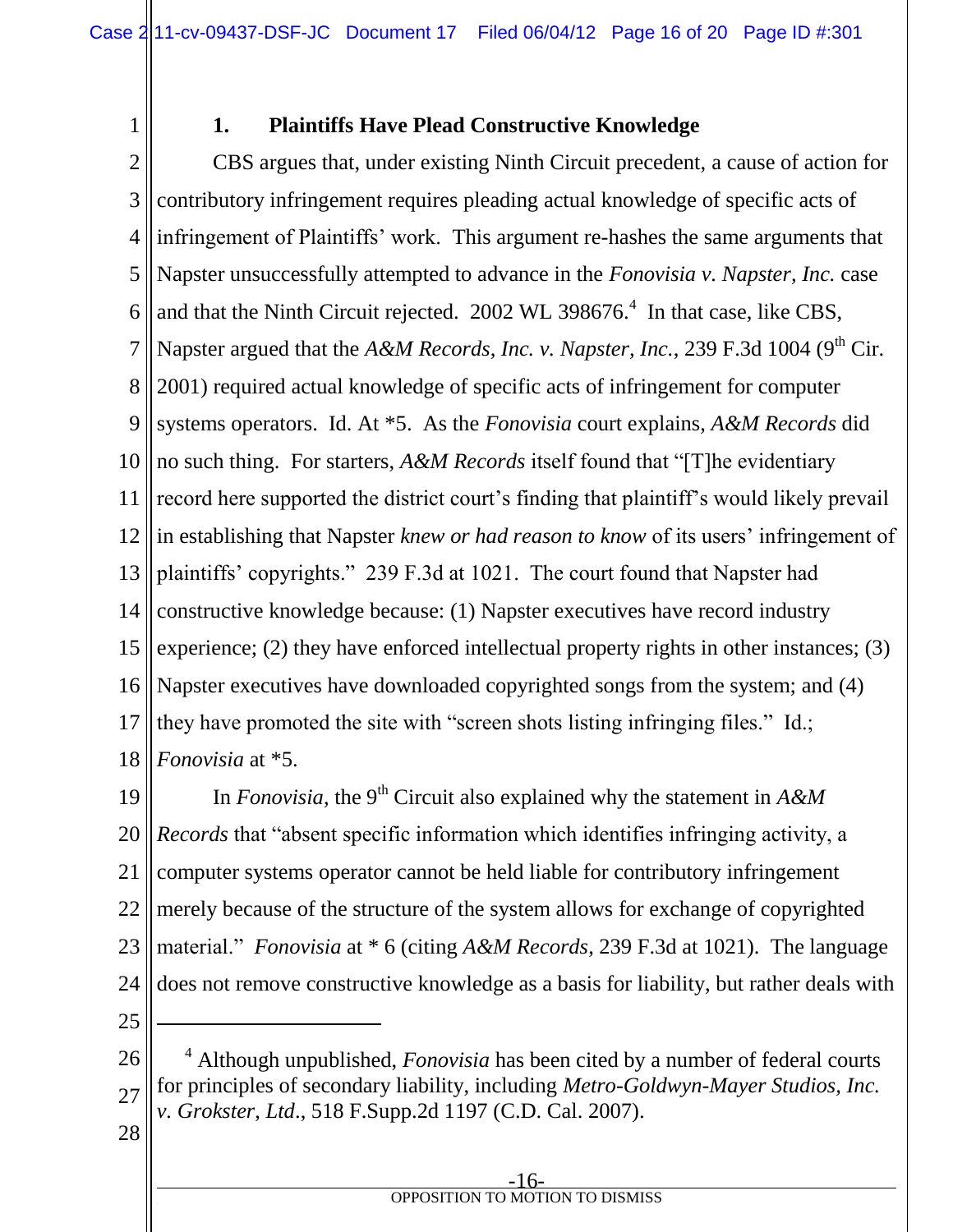1 2 3 4 5 6 7 8 the specific situation where secondary liability is predicated solely on a computer system's architecture. Where liability is predicated solely on a system's architecture, the concerns of *Sony Corp. v. Universal City Studios, Inc.* that the system might have substantial non-infringing uses come into play. In that situation, actual knowledge of infringement is required to safeguard the *Sony Corp.* policy rationales. *Fonovisia* at \*6-7. However, where secondary liability is premised on *conduct* (as opposed to system architecture), "a range of conduct … may give rise to constructive or actual knowledge."

9 10 Here, as CBS acknowledges, Plaintiffs plead both actual and constructive knowledge. Complaint ¶ 161.

11 12 13 14 15 16 17 18 19 20 21 22 23 24 25 CBS's cases are inapposite. The contributory infringement holding in *UMG Recordings, Inc. v. Shelter Capital (Veoh), 667 F.3d 1022 (9<sup>th</sup> Cir. 2011) does not* address the knowledge requirement for contributory infringement (although it does contain an extensive discussion of the knowledge requirement in the DMCA safe harbor provision – a doctrine clearly not relevant here). In *Perfect 10, Inc. v. Amazon, Inc.*, 508 F.3d 1146, the issue of actual versus constructive knowledge was not before the court. There, the plaintiff had sent notices to Google that its search engine linking had violated its copyrights. Therefore, the Court did not even consider whether plaintiff could establish Google's constructive knowledge. Nor does Footnote 11 of that case support CBS's position either, it states: "Google's activities do not meet the 'inducement' test explained in *Grokster* because Google has not promoted the use of its search engine specifically to infringe copyrights." 508 F.3d at 1171. This quotation is more relevant to Plaintiffs' inducement claim, but Plaintiffs have clearly plead that CBS promoted software specifically for purposes of infringement.

26 27 28 CBS's proposed novel interpretation of the knowledge requirement is bad policy. Requiring actual knowledge of the infringement of specific works, in the words of the 9<sup>th</sup> Circuit: "would give rise to strategic ignorance of monstrous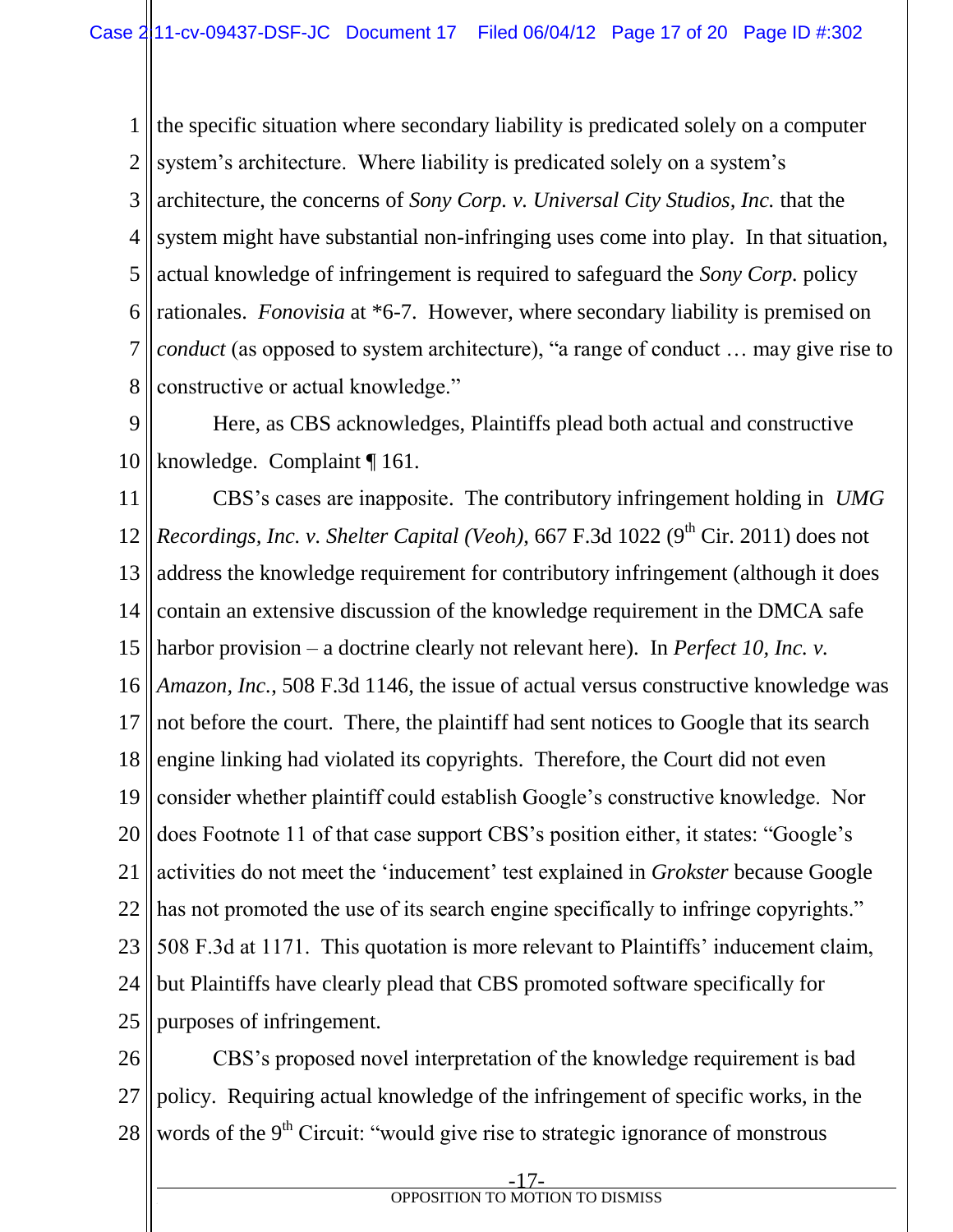1 2 3 4 5 6 7 8 9 proportions" and would allow CBS and P2P systems operators "unprecedented shelter from the reach of the Copyright Act." *Fonovisa* at \*9. This is especially true here where, as documented extensively in Plaintiffs' Complaint, CBS knew of *and encouraged* the massive infringement carried out through software it distributed and promoted for infringement. If liability could only exist after Plaintiffs notified CBS that their specific copyrights were being infringed on the networks constructed with the software it distributed (which is the practical upshot of CBS's articulation of the knowledge requirement), it would encourage CBS to engage in the "worst form of willful blindness." *Id*.

10 11 12 Finally, to the extent that CBS have articulated the correct pleading standard for contributory liability, Plaintiffs should be granted leave to amend to allege specific acts of infringement of their works.

13

14 15 16 17 18 19 20 21 22 23 24 25 26 27 28 **C. Plaintiffs Have Plead a Cause of Action for Vicarious Infringement** Plaintiffs articulation of the vicarious liability standard leaves out an important basis for vicarious liability. The necessary level of control required for vicarious liability may be present either through a "right and ability" to control the direct infringement *or* by "pervasive participation" in the "formation and direction" of the direct infringers. *Fonovisa, Inc. v. Cherry Auction Inc.*, 76 F.3d 259, 263 (9<sup>th</sup>) Cir. 1996) (citing *Gershwin Pub. Corp. v. Columbia Artists Mgmt Inc.*, 443 F.2d 1159, 1163 ( $2<sup>nd</sup>$  Cir. 1971)). In *Gerswhin*, ASCAP brought a copyright infringement action against Columbia Artists Management, Inc. (CAMI) for musical compositions performed at concerts sponsored by local community concert associations promoted by CAMI. CAMI was an industry association that created local nonprofit organizations to produce concerts, and also managed its own artists. While the court found that CAMI lacked "formal power to control" either the local associations it created or the artists it managed, it was nonetheless vicariously liable for the infringement on account of its "pervasive participation in the formation and direction" of the local associations and their programming. 443 F.2d at 1163.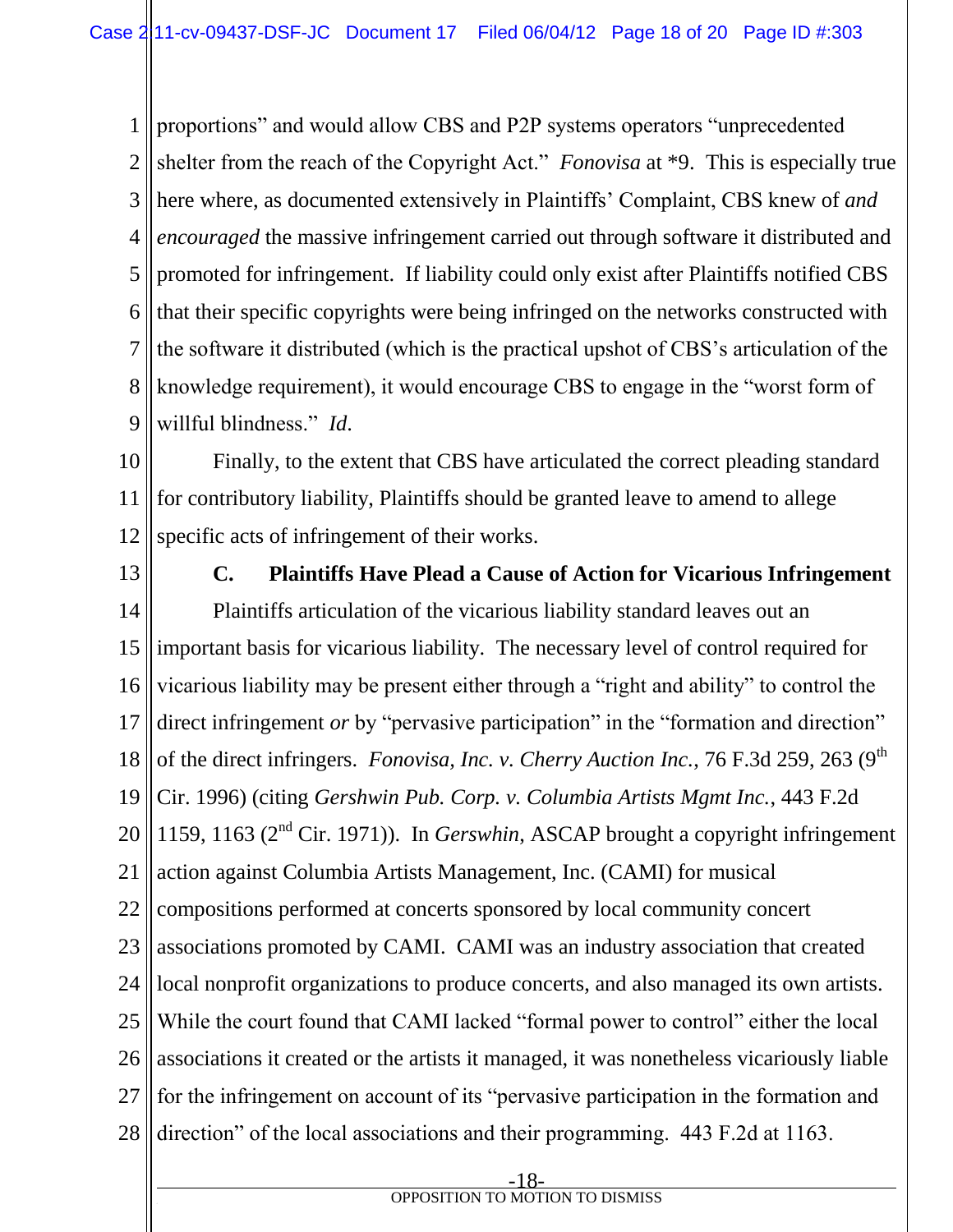1 2 Among other things, CAMI created the market for and advertised the performances, and derived substantial financial benefit from the conduct of the primary infringers.

3 4 5 6 7 8 9 10 11 12 13 14 15 Plaintiffs' allegations here resemble the situation in *Gerswhin* – Plaintiffs have alleged that CBS created several vast networks for infringement, promoted direct infringement on those networks, instructed users how to use those networks for infringement, and benefitted financially from these activities. It is likely that P2P software publishers looked to CNET and Download.com to provide guidance as to what infringement-preventing procedures or policies were necessary in order for a program to be distributed commercially (CBS's answer: None). Given CBS's alleged importance in the distribution and ongoing viability of P2P networks, CBS clearly had a "pervasive participation" in the formation and direction of pirate computer networks. For this reason, all of the cases cited by CBS have no application here – the search engines, credit processing systems and wireless carrier defendants in those cases were not alleged to have the same pervasive, central role in online piracy as Plaintiffs allege CBS to have played.

16 17 18 19 20 21 22 23 24 25 26 27 28 The amount of control necessary to support a finding of vicarious liability is "fact specific." *Adobe Systems Inc. v. Canus Productions, Inc.*, 173 F.Supp.2d 1044, 1053 (2001). Even if CBS were correct on the standard of supervision and control necessary for vicarious liability, plaintiffs have not yet discovered the true nature of the relationship (contractual or otherwise) between CBS and the software publishers / P2P networks that CBS promoted and distributed over the Internet. It is possible, for example, that the contractual arrangement between CBS and these entities gives CBS significant power to regulate or control the network activity of software it distributes – even with respect to the removal of certain files and/or blocking certain users. For this reason, these claims cannot be adjudicated in a motion to dismiss (unlike, say, the Google or Visa defendants, whose standard user agreement contracts were readily and publicly available at that stage in the litigation).